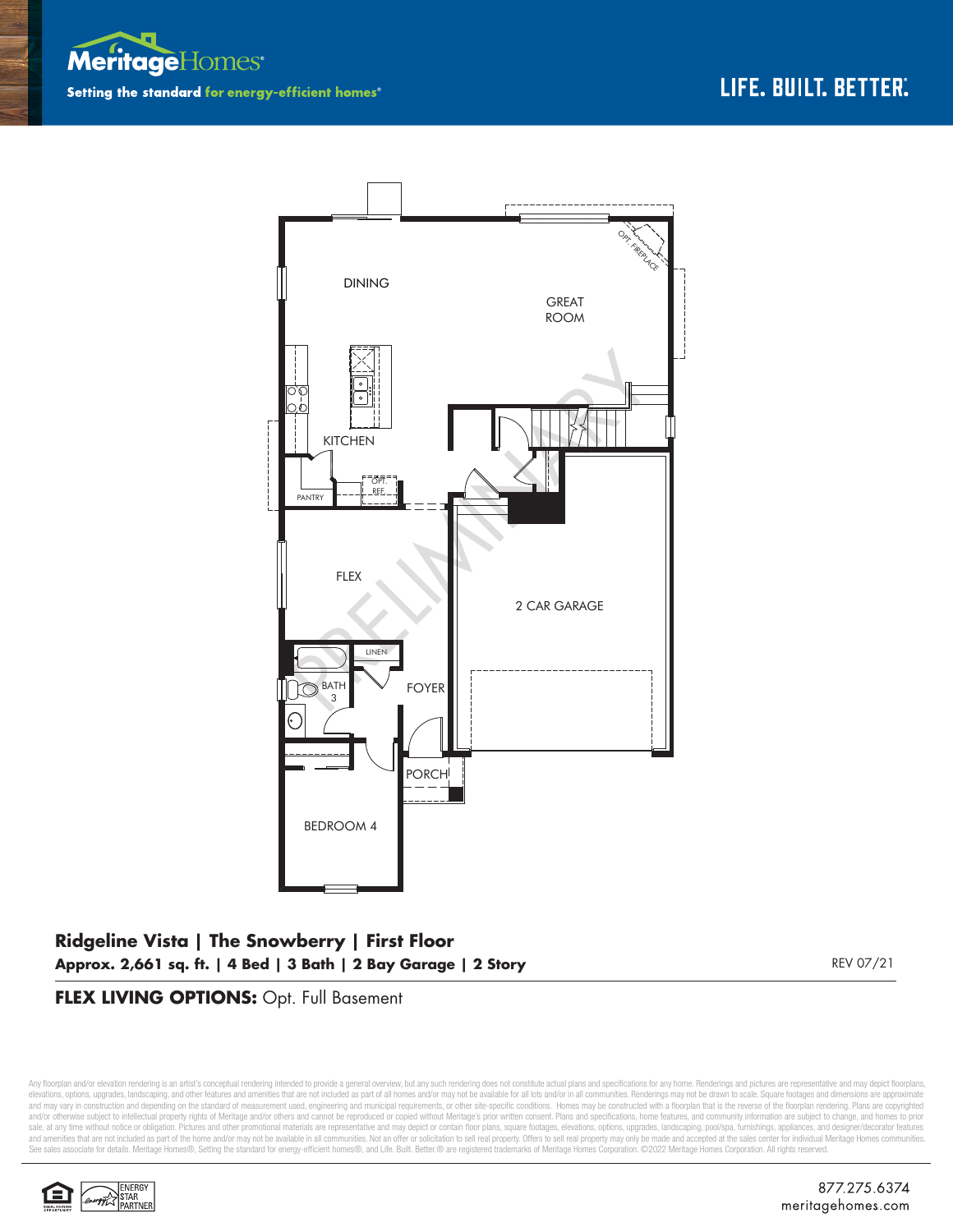



# **Ridgeline Vista | The Snowberry | Second Floor Approx. 2,661 sq. ft. | 4 Bed | 3 Bath | 2 Bay Garage | 2 Story**

### **FLEX LIVING OPTIONS:** Opt. Full Basement

Any floorplan and/or elevation rendering is an artist's conceptual rendering intended to provide a general overview, but any such rendering does not constitute actual plans and specifications for any home. Renderings and p elevations, options, upgrades, landscaping, and other features and amenities that are not included as part of all homes and/or may not be available for all lots and/or in all communities. Renderings may not be drawn to sca and may vary in construction and depending on the standard of measurement used, engineering and municipal requirements, or other site-specific conditions. Homes may be constructed with a floorplan that is the reverse of th and/or otherwise subject to intellectual property rights of Meritage and/or others and cannot be reproduced or copied without Meritage's prior written consent. Plans and specifications, home features, and community informa sale, at any time without notice or obligation. Pictures and other promotional materials are representative and may depict or contain floor plans, square footages, elevations, options, upgrades, landscaping, pool/spa, furn See sales associate for details. Meritage Homes®, Setting the standard for energy-efficient homes®, and Life. Built. Better. @ are registered trademarks of Meritage Homes Corporation. ©2022 Meritage Homes Corporation. All